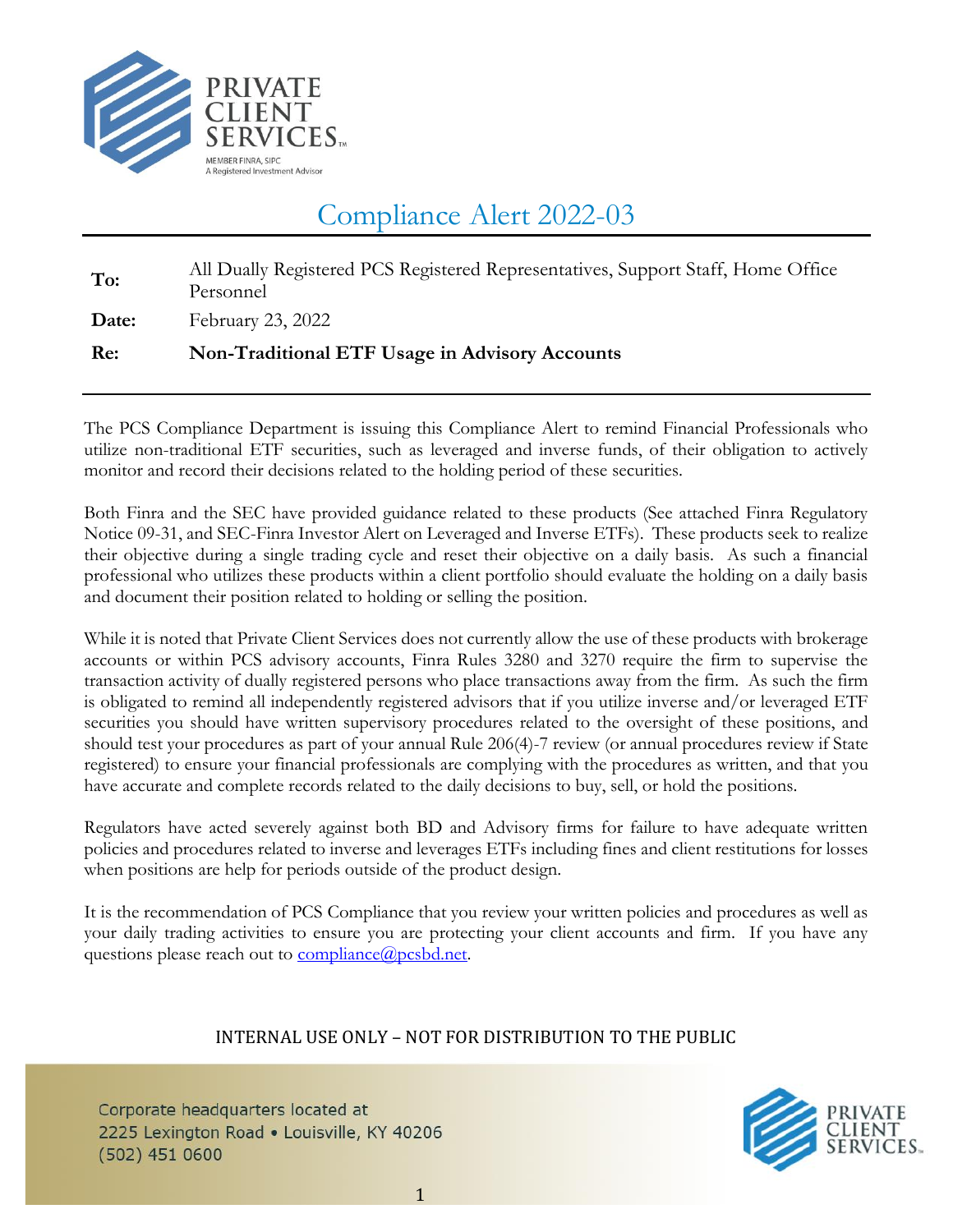# Regulatory Notice 09-31

## Non-Traditional ETFs

**FINRA Reminds Firms of Sales Practice Obligations Relating to Leveraged and Inverse Exchange-Traded Funds**

#### Executive Summary

Exchange-traded funds (ETFs) that offer leverage or that are designed to perform inversely to the index or benchmark they track—or both—are growing in number and popularity. While such products may be useful in some sophisticated trading strategies, they are highly complex financial instruments that are typically designed to achieve their stated objectives on a daily basis. Due to the effects of compounding, their performance over longer periods of time can differ significantly from their stated daily objective. Therefore, inverse and leveraged ETFs that are reset daily typically are unsuitable for retail investors who plan to hold them for longer than one trading session, particularly in volatile markets. 1

This *Notice* reminds firms of their sales practice obligations in connection with leveraged and inverse ETFs. In particular, recommendations to customers must be suitable and based on a full understanding of the terms and features of the product recommended; sales materials related to leveraged and inverse ETFs must be fair and accurate; and firms must have adequate supervisory procedures in place to ensure that these obligations are met. 2

Questions concerning this *Notice* should be directed to the Office of Emerging Regulatory Issues at (202) 728-8472.

#### **June 2009**

#### Notice Type

**➤** Guidance

#### Suggested Routing

- **➤** Compliance
- **➤** Legal
- **➤** Retail
- **➤** Senior Management

#### Key Topics

- **➤** Communications With the Public
- **➤** ETFs
- **➤** Leveraged and Inverse ETFs
- **➤** Suitability
- **➤** Supervision
- **➤** Training

#### Referenced Rules and Notices

- **➤** IM 2310-2(e)
- **➤** NASD Rule 2210
- **➤** NASD Rule 2310
- **➤** NASD Rule 3010
- **➤** NTM 05-26

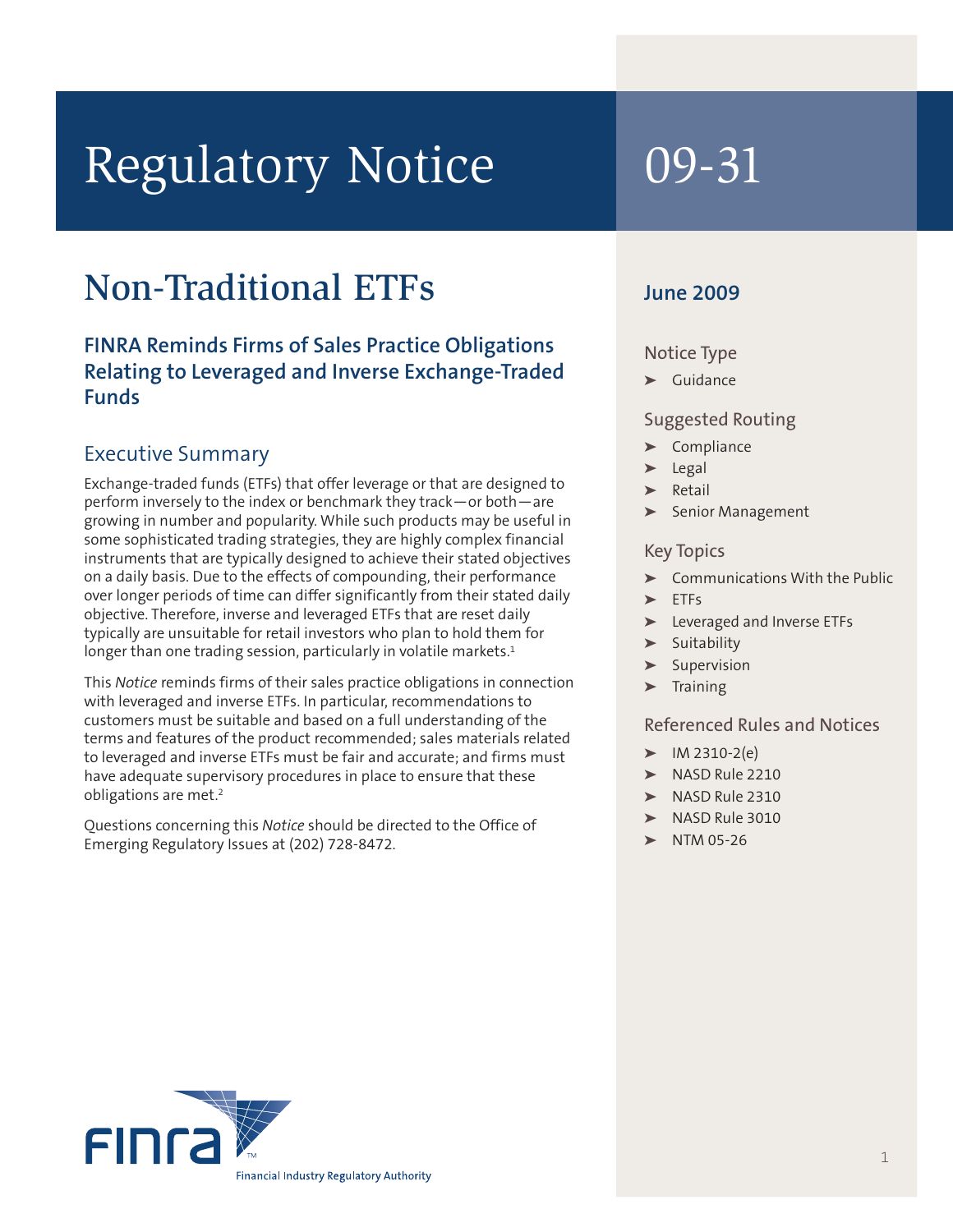#### Background and Discussion

ETFs are typically registered unit investment trusts (UITs) or open-end investment companies whose shares represent an interest in a portfolio of securities that track an underlying benchmark or index. <sup>3</sup> However, some ETFs that invest in commodities, currencies, or commodity- or currency-based instruments are not registered as investment companies. Unlike traditional UITs or mutual funds, shares of ETFs typically trade throughout the day on an exchange at prices established by the market.

Leveraged ETFs seek to deliver multiples of the performance of the index or benchmark they track. Some leveraged ETFs are "inverse" or "short" funds, meaning that they seek to deliver the opposite of the performance of the index or benchmark they track. Like traditional ETFs, some inverse ETFs track broad indices, some are sector-specific, and still others are linked to commodities or currencies. Inverse ETFs are often marketed as a way for investors to profit from, or at least hedge their exposure to, downwardmoving markets. Some funds are both short and leveraged, meaning that they seek to achieve a return that is a multiple of the inverse performance of the underlying index. An inverse ETF that tracks the S&P 500, for example, seeks to deliver the inverse of the performance of the S&P 500, while a 2x leveraged inverse S&P 500 ETF seeks to deliver twice the opposite of that index's performance. To accomplish their objectives, leveraged and inverse ETFs pursue a range of investment strategies through the use of swaps, futures contracts and other derivative instruments.

Most leveraged and inverse ETFs "reset" daily, meaning that they are designed to achieve their stated objectives on a daily basis. <sup>4</sup> Due to the effect of compounding, their performance over longer periods of time can differ significantly from the performance (or inverse of the performance) of their underlying index or benchmark during the same period of time. For example, between December 1, 2008, and April 30, 2009:

- **➤** The Dow Jones U.S. Oil & Gas Index gained 2 percent, while an ETF seeking to deliver twice the index's daily return fell 6 percent and the related ETF seeking to deliver twice the inverse of the index's daily return fell 26 percent.
- **➤** An ETF seeking to deliver three times the daily return of the Russell 1000 Financial Services Index fell 53 percent while the index actually gained around 8 percent. The related ETF seeking to deliver three times the inverse of the index's daily return declined by 90 percent over the same period.

This effect can be magnified in volatile markets. Using a two-day example, if the index goes from 100 to close at 101 on the first day and back down to close at 100 on the next day, the two-day return of an inverse ETF will be different than if the index had moved up to close at 110 the first day but then back down to close at 100 on the next day. In the first case with low volatility, the inverse ETF loses 0.02 percent; but in the more volatile scenario the inverse ETF loses 1.82 percent. The effects of mathematical compounding can grow significantly over time, leading to scenarios such as those noted above.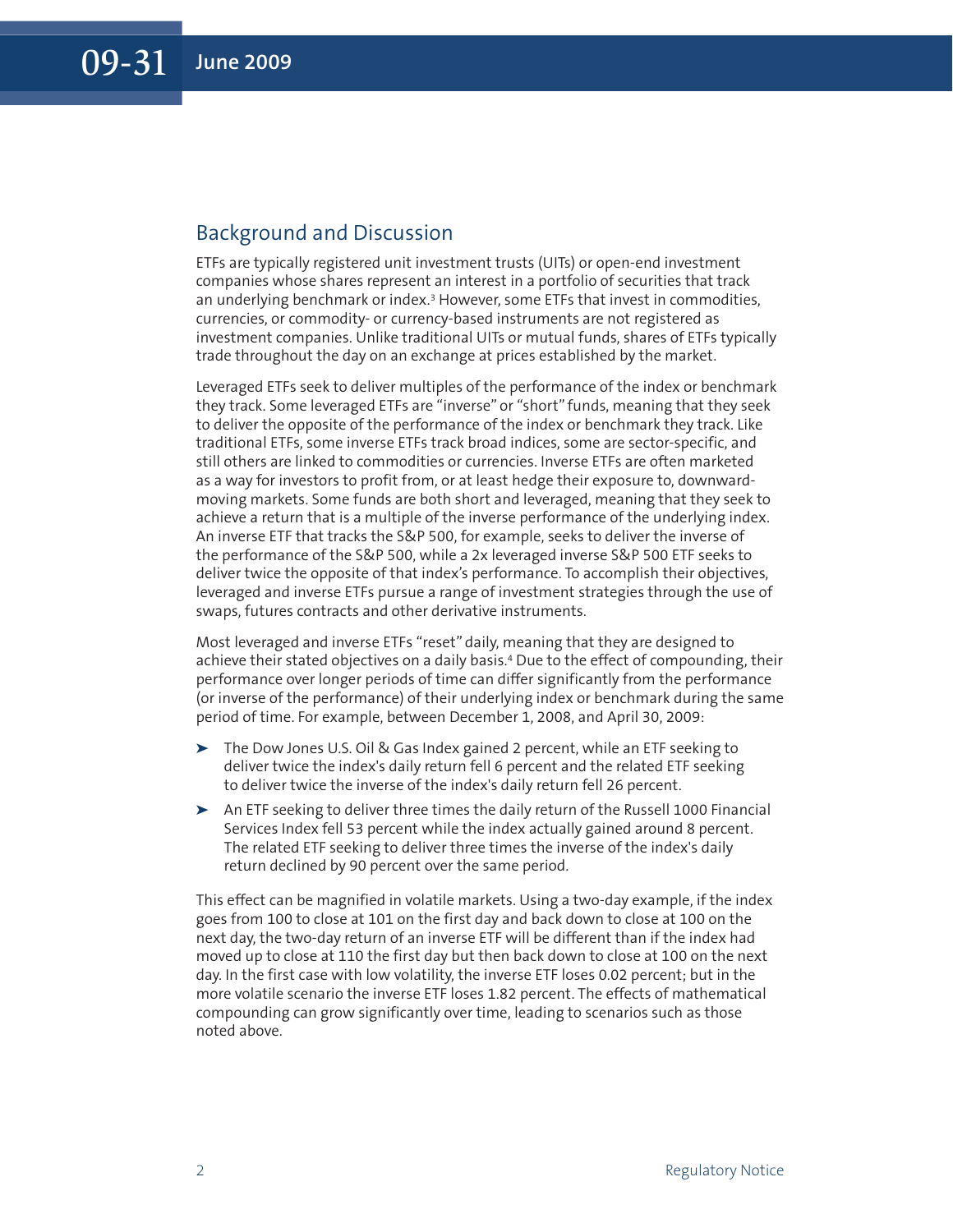#### Suitability

NASD Rule 2310 requires that, before recommending the purchase, sale or exchange of a security, a firm must have a reasonable basis for believing that the transaction is suitable for the customer to whom the recommendation is made. This analysis has two components. The first is determining whether the product is suitable for any customer, an analysis that requires firms and associated persons to fully understand the products and transactions they recommend. With respect to leveraged and inverse ETFs, this means that a firm must understand the terms and features of the funds, including how they are designed to perform, how they achieve that objective, and the impact that market volatility, the ETF's use of leverage, and the customer's intended holding period will have on their performance.

Once a determination is made that a product is generally suitable for at least some investors, a firm must also determine that the product is suitable for the specific customers to whom it is recommended. This analysis includes making reasonable efforts to obtain information concerning the customer's financial status, tax status, investment objectives and "such other information used or considered to be reasonable by such member or registered representative in making recommendations to the customer."5 While the customer-specific suitability analysis depends on the investor's particular circumstances, inverse and leveraged ETFs typically are not suitable for retail investors who plan to hold them for more than one trading session, particularly in volatile markets.

FINRA reminds firms that, as new complex and non-traditional ETFs are introduced to the market, firms should also keep in mind IM-2310-2(e) (Fair Dealing with Customers with Regard to Derivative Products or New Financial Products), which states that "[a]s new products are introduced from time to time, it is important that members make every effort to familiarize themselves with each customer's financial situation, trading experience, and ability to meet the risks involved with such products and to make every effort to make customers aware of the pertinent information regarding the products." Firms recommending or selling new ETFs may also find it helpful to refer to *Notice to Members 05-26*, which highlights best practices for vetting new products.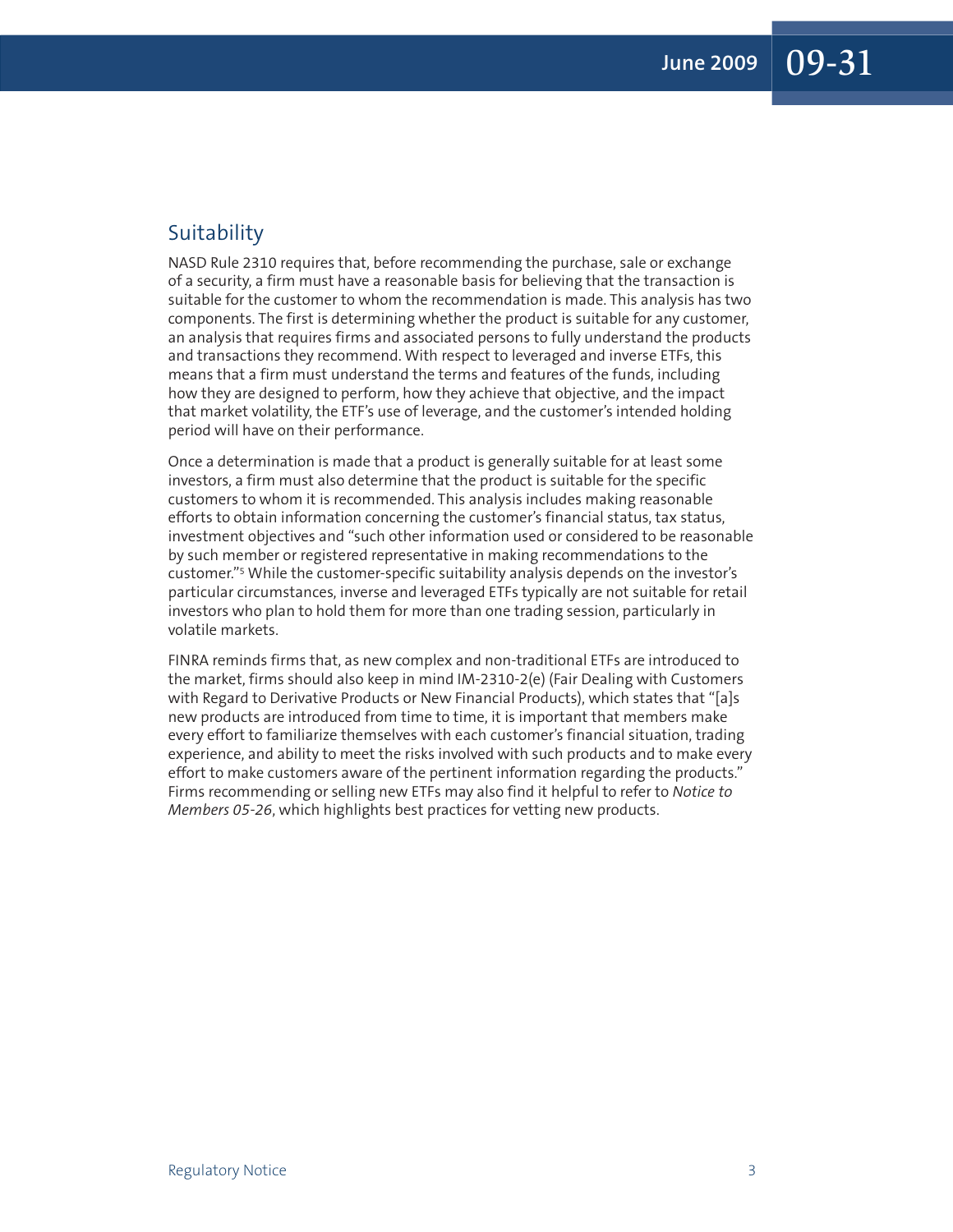#### Communications With the Public

NASD Rule 2210 prohibits firms and registered representatives from making false, exaggerated, unwarranted or misleading statements or claims in communications with the public. Therefore, all sales materials and oral presentations used by firms regarding leveraged and inverse ETFs must present a fair and balanced picture of both the risks and benefits of the funds, and may not omit any material fact or qualification that would cause such a communication to be misleading. For example, an advertisement for a leveraged or inverse ETF that is designed to achieve its investment objective on a daily basis may not omit that fact and must specifically disclose that the fund is not designed to, and will not necessarily, track the underlying index or benchmark over a longer period of time. Firms are further reminded that providing risk disclosure in a prospectus or product description does not cure otherwise deficient disclosure in sales material, even if the sales material is accompanied or preceded by the prospectus or product description.

#### Supervision

In accordance with NASD Rule 3010, firms should establish an appropriate supervisory system to ensure that their associated persons comply with all applicable FINRA and SEC rules when recommending any product, including leveraged and inverse ETFs. Among other things, if a firm promotes or allows its registered representatives to recommend such funds, the firm must ensure that its written supervisory procedures require that:

- **➤** the appropriate reasonable-basis suitability analysis is completed;
- **➤** associated persons perform appropriate customer-specific suitability analysis;
- **➤** all promotional materials are accurate and balanced; and
- **➤** all FINRA and SEC rules are followed.

In addition to establishing written procedures, such firms must document the steps they have taken to ensure adherence to these procedures.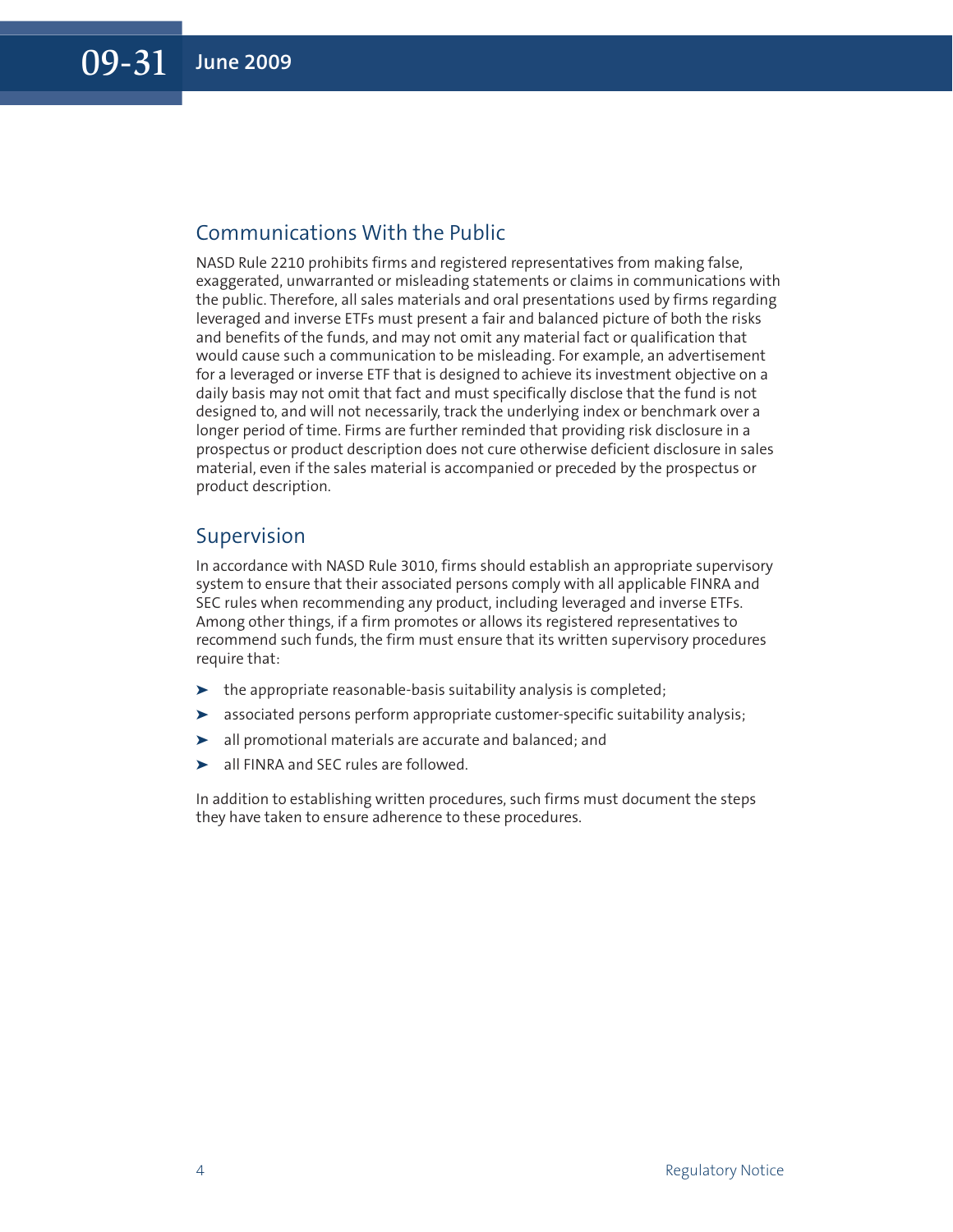### **Training**

Firms must train registered persons about the terms, features and risks of all ETFs that they sell, as well as the factors that would make such products either suitable or unsuitable for certain investors. In the case of leveraged and inverse ETFs, that training should emphasize the need to understand and consider the risks associated with such products, including the investor's time horizons, and the impact of time and volatility on the fund's performance. Training for all persons should emphasize that, due to the complexity and structure of these funds, they may not perform over time in direct or inverse correlation to their underlying index. This is particularly important as many investors may be turning to these funds as part of a long-term strategy to weather current market conditions.

#### **Endnotes**

- 1 There also are mutual funds that are designed to provide inverse and leveraged performance relative to their benchmarks. These mutual funds may reset on a daily basis as well, and thus raise many of the issues discussed in this Notice on ETFs.
- 2 This *Notice* is being issued concurrently with an Investment Industry Regulatory Organization of Canada Notice on the same topic.
- 3 In 2008, the Securities and Exchange Commission began issuing exemptive orders that allow certain ETFs to be actively managed and thus not track an underlying benchmark or index. *See* SEC Rel. No. 33-8901 (Mar. 11, 2008), 73 Fed. Reg. 14618, 14620 n. 20 (Mar. 18, 2008).
- 4 At least one ETF sponsor has filed registration statements for leveraged and inverse ETFs that would seek to track the underlying performance of the index or benchmark for a period longer than a trading day, such as a month.
- 5 *See* NASD Rule 2310.

© 2009 FINRA. All rights reserved. FINRA and other trademarks of the Financial Industry Regulatory Authority, Inc. may not be used without permission. *Regulatory Notices* attempt to present information to readers in a format that is easily understandable. However, please be aware that, in case of any misunderstanding, the rule language prevails.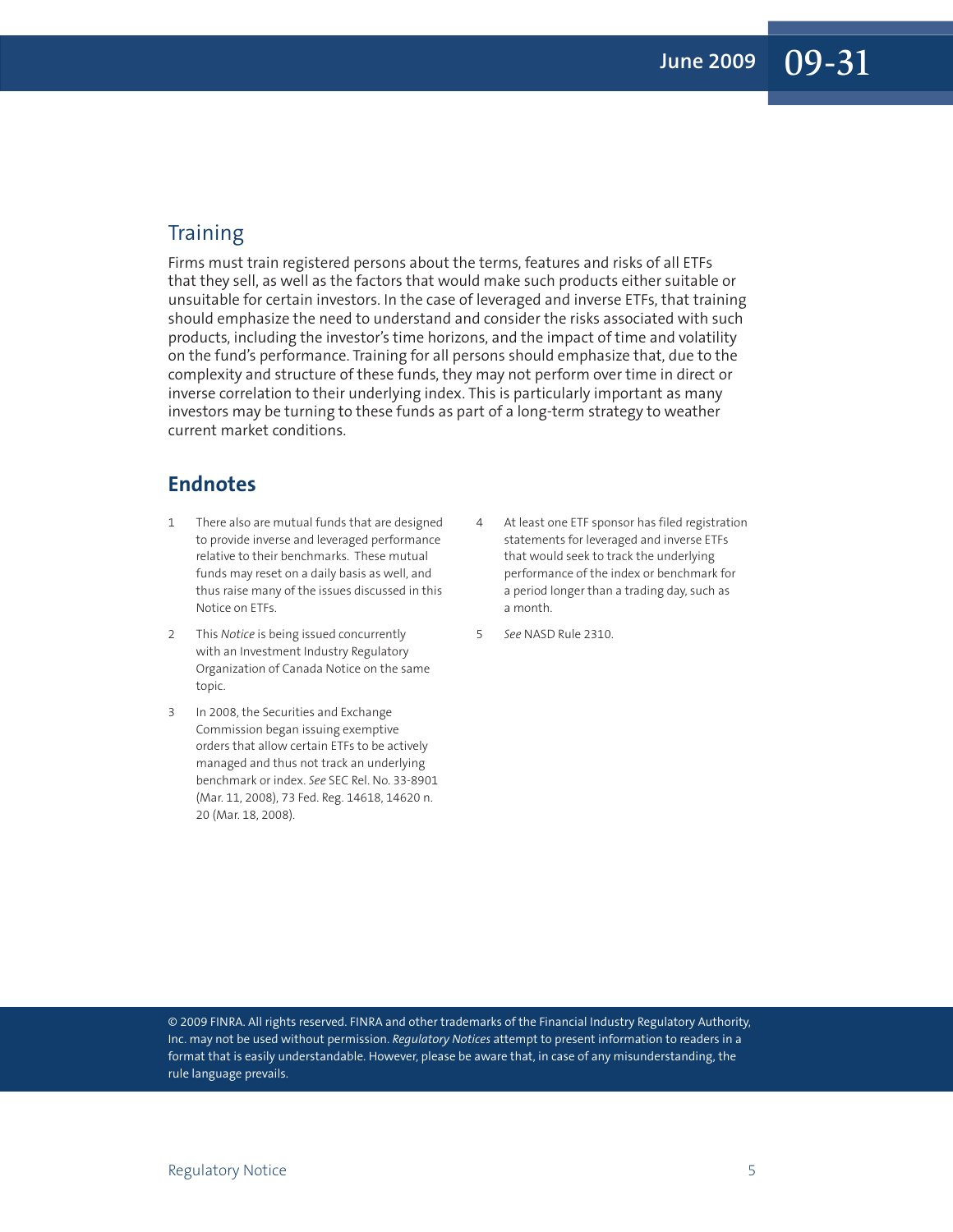

#### **[Investor.gov](https://www.investor.gov/)** U.S. SECURITIES AND EXCHANGE COMMISSION

## SEC-FINRA Investor Alert on Leveraged and Inverse ETFs

## Aug. 18, 2009 Leveraged and Inverse ETFs: Specialized Products with Extra Risks for Buy-and-Hold Investors

The SEC staff and FINRA are issuing this Alert because we believe individual investors may be confused about the performance objectives of leveraged and inverse exchange-traded funds (ETFs). Leveraged and inverse ETFs typically are designed to achieve their stated performance objectives on a daily basis. Some investors might invest in these ETFs with the expectation that the ETFs may meet their stated daily performance objectives over the long term as well. Investors should be aware that performance of these ETFs over a period longer than one day can differ significantly from their stated daily performance objectives.

## What Are Exchange-Traded Funds?

ETFs are typically registered investment companies whose shares represent an interest in a portfolio of securities that track an underlying benchmark or index. (Some ETFs that invest in commodities, currencies, or commodity- or currency-based instruments are not registered as investment companies.) Unlike traditional mutual funds, shares of ETFs typically trade throughout the day on a securities exchange at prices established by the market.

ETFs have evolved over the years, becoming more complex. Investors considering ETFs should evaluate each investment closely and not assume all ETFs are alike. In the last few years, a number of leveraged and inverse ETFs have been introduced to the market that are very different from the traditional variety of ETFs.

## What are Leveraged and Inverse ETFs?

Leveraged ETFs seek to deliver multiples of the performance of the index or benchmark they track. Inverse ETFs (also called "short" funds) seek to deliver the opposite of the performance of the index or benchmark they track. Like traditional ETFs, some leveraged and inverse ETFs track broad indices, some are sector-specific, and others are linked to commodities, currencies, or some other benchmark. Inverse ETFs often are marketed as a way for investors to profit from, or at least hedge their exposure to, downward moving markets.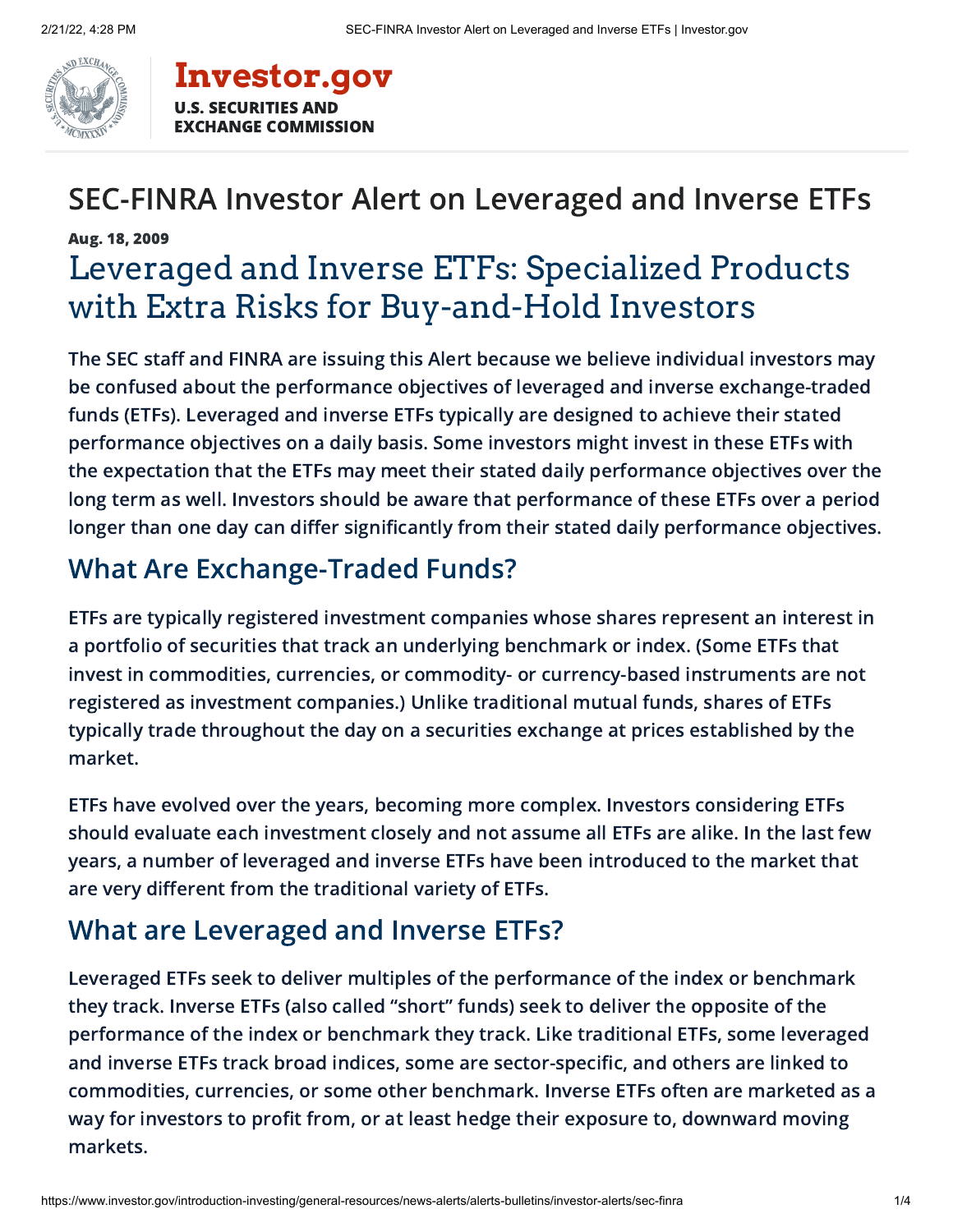Leveraged inverse ETFs (also known as "ultra short" funds) seek to achieve a return that is a multiple of the inverse performance of the underlying index. An inverse ETF that tracks a particular index, for example, seeks to deliver the inverse of the performance of that index, while a 2x (two times) leveraged inverse ETF seeks to deliver double the opposite of that index's performance. To accomplish their objectives, leveraged and inverse ETFs pursue a range of investment strategies through the use of swaps, futures contracts, and other derivative instruments.

Most leveraged and inverse ETFs "reset" daily, meaning that they are designed to achieve their stated objectives on a daily basis. Their performance over longer periods of time - over weeks or months or years -- can differ significantly from the performance (or inverse of the performance) of their underlying index or benchmark during the same period of time. This effect can be magnified in volatile markets. As the examples below demonstrate, an ETF that is set up to deliver twice the performance of a benchmark from the close of trading on Day 1 to the close of trading on Day 2 will not necessarily achieve that goal over weeks, months, or years.

## Real-Life Examples

The following two real-life examples illustrate how returns on a leveraged or inverse ETF over longer periods can differ significantly from the performance (or inverse of the performance) of their underlying index or benchmark during the same period of time.

- Between December 1, 2008, and April 30, 2009, a particular index gained 2 percent. However, a leveraged ETF seeking to deliver twice that index's daily return fell by 6 percent—and an inverse ETF seeking to deliver twice the inverse of the index's daily return fell by 25 percent.
- During that same period, an ETF seeking to deliver three times the daily return of a different index fell 53 percent, while the underlying index actually gained around 8 percent. An ETF seeking to deliver three times the inverse of the index's daily return declined by 90 percent over the same period.

How can this apparent breakdown between longer term index returns and ETF returns happen? Here's a hypothetical example: let's say that on Day 1, an index starts with a value of 100 and a leveraged ETF that seeks to double the return of the index starts at \$100. If the index drops by 10 points on Day 1, it has a 10 percent loss and a resulting value of 90. Assuming it achieved its stated objective, the leveraged ETF would therefore drop 20 percent on that day and have an ending value of \$80. On Day 2, if the index rises 10 percent, the index value increases to 99. For the ETF, its value for Day 2 would rise by 20 percent, which means the ETF would have a value of \$96. On both days, the leveraged ETF did exactly what it was supposed to do – it produced daily returns that were two times the daily index returns. But let's look at the results over the 2 day period: the index lost 1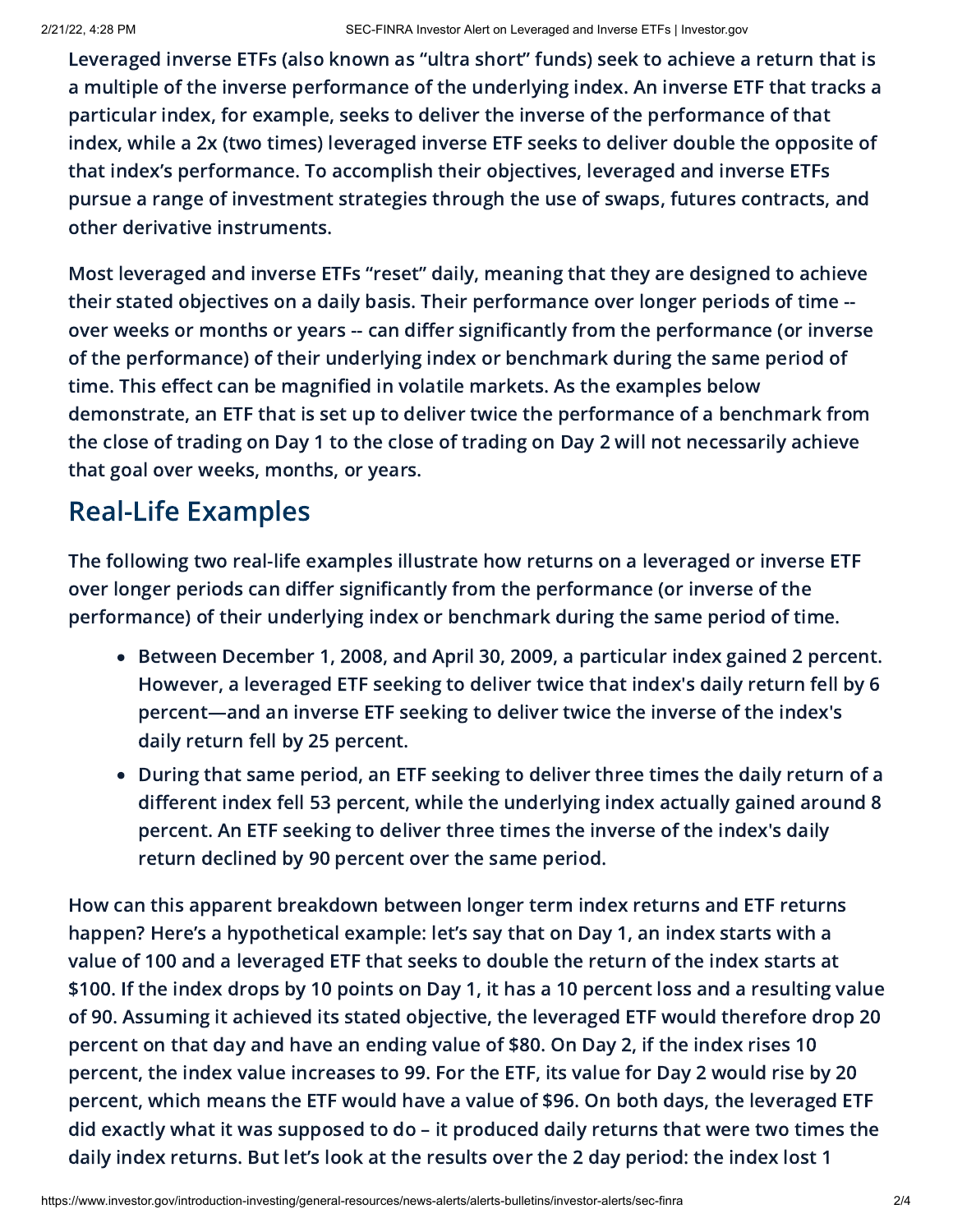percent (it fell from 100 to 99) while the 2x leveraged ETF lost 4 percent (it fell from \$100 to \$96). That means that over the two day period, the ETF's negative returns were 4 times as much as the two-day return of the index instead of 2 times the return.

## Things to Consider Before Investing

The best form of investor protection is to clearly understand leveraged or inverse ETFs before investing in them. No matter how you initially hear about them, it's important to read the prospectus, which provides detailed information related to the ETFs' investment objectives, principal investment strategies, risks, and costs. The SEC's EDGAR system, as well as search engines, can help you locate a specific ETF prospectus. You can also find the prospectuses on the websites of the financial firms that issue a given ETF, as well as through your broker.

You should also consider seeking the advice of an investment professional. Be sure to work with someone who understands your investment objectives and tolerance for risk. Your investment professional should understand these complex products, be able to explain whether or how they fit with your objectives, and be willing to monitor your investment. Before investing in these instruments, ask:

- How does the ETF achieve its stated objectives? And what are the risks? Ask about—and be sure you understand—the techniques the ETF uses to achieve its goals. For example, engaging in short sales and using swaps, futures contracts, and other derivatives can expose the ETF—and by extension ETF investors—to a host of risks.
- What happens if I hold longer than one trading day? While there may be trading and hedging strategies that justify holding these investments longer than a day, buy-and-hold investors with an intermediate or long-term time horizon should carefully consider whether these ETFs are appropriate for their portfolio. As discussed above, because leveraged and inverse ETFs reset each day, their performance can quickly diverge from the performance of the underlying index or benchmark. In other words, it is possible that you could suffer significant losses even if the long-term performance of the index showed a gain.
- Is there a risk that an ETF will not meet its stated daily objective? There is always a risk that not every leveraged or inverse ETF will meet its stated objective on any given trading day. Be sure you understand the impact an investment in the ETF could have on the performance of your portfolio, taking into consideration your goals and your tolerance for risk.
- What are the costs? Leveraged or inverse ETFs may be more costly than traditional ETFs. Use FINRA's Fund Analyzer [\(https://tools.finra.org/fund\\_analyzer/\)](https://tools.finra.org/fund_analyzer/) to estimate the impact of fees and expenses on your investment.